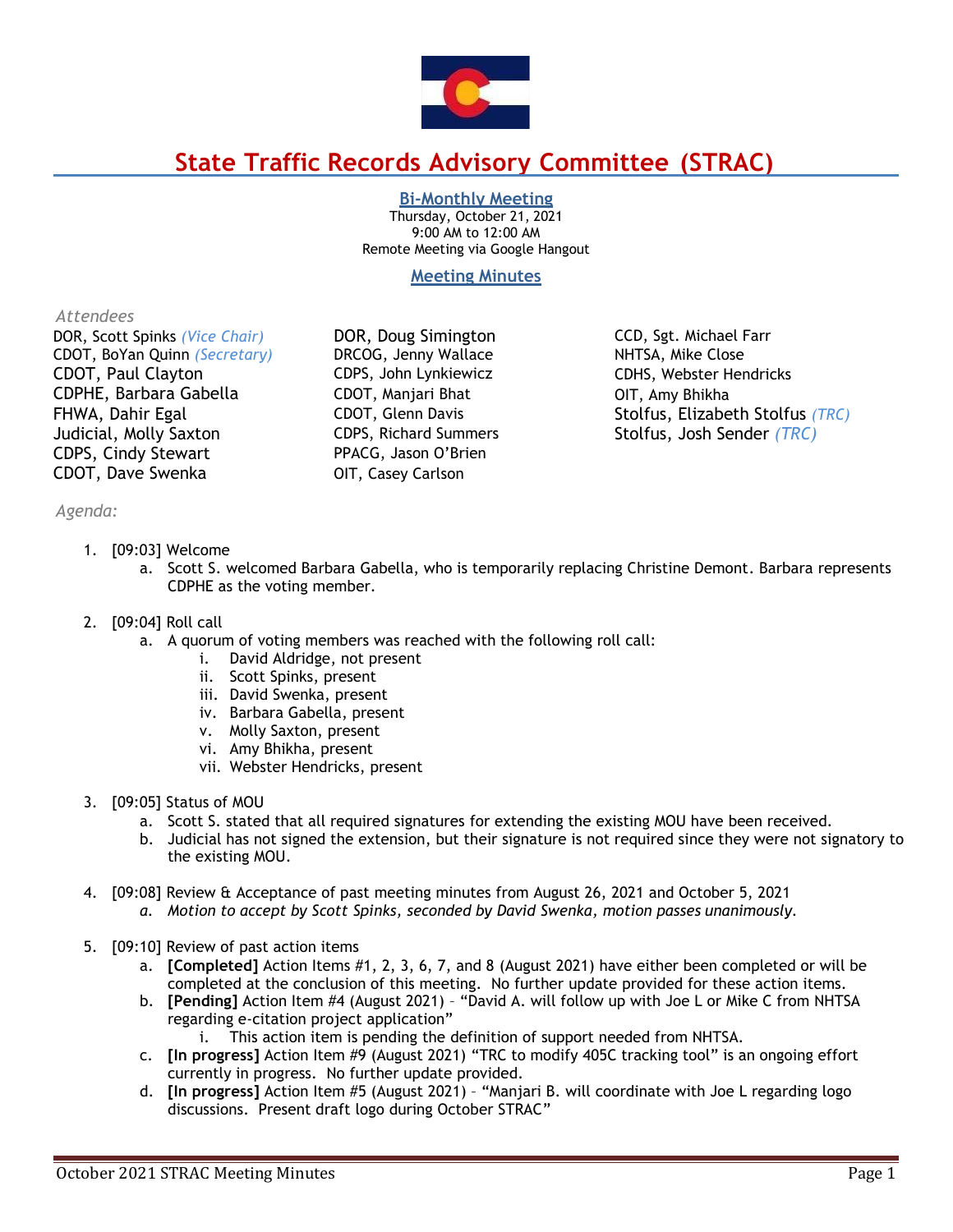i. Manjari B. – Met with Joe L. last week. NHTSA is currently working on putting together a design. A draft should be available to share within the next couple weeks. Manjari will share the draft logo with the STRAC via email for comments once it's available.

## Action items

5. Manjari B. will distribute the draft STRAC logo via email for comments once it's available.

- e. **[Completed]** Action Item #10 (August 2021) "Jenny W. will provide a status update of DRCOG crash data processing efforts during October STRAC"
	- i. Jenny W. Outreach to DRCOG partner agencies has concluded. Overall, partner agencies do want to see a data consortium, with DRCOG playing a significant role in these efforts. These crash coding efforts are viewed as a priority for DRCOG. To accomplish this, DRCOG is planning to take a multistep approach. Step 1 is to address the accuracy of and clean and geocode crash records from the previous 5 years plus data from 2021 and 2022. DRCOG is currently working on crafting an RFP for this work and intends to submit a 405C application to fund this step. Step 2 is to create the data consortium. DRCOG is evaluating what level of staffing and funding may be needed to maintain the data consortium.
	- ii. BoYan Q. Available to help Jenny W. with 405C application when ready.
- 6. [09:21] Status of 405C Projects
	- a. General information, BoYan Q.
		- i. Final reports and invoices for FY 2021 projects are due 11/1/21
		- ii. Active projects for FY 2022 include:
		- (Castle Pines) Castle Pines Geocoding
		- (CDOT) Traffic Record Coordinator
		- (CDOT) Traffic Records Program Support
		- (CDOT) Technology Transfer
		- (CDOT) FARS Program Support
	- b. BESDT Dashboard / Fatal Blotter
		- i. BoYan Q. provided a demonstration of the dashboard located here: [https://tableau.state.co.us/t/CDOT/views/CDOTCrashSummaryAVtestver2\\_0/StatewideSummar](https://tableau.state.co.us/t/CDOT/views/CDOTCrashSummaryAVtestver2_0/StatewideSummary) [y](https://tableau.state.co.us/t/CDOT/views/CDOTCrashSummaryAVtestver2_0/StatewideSummary)
		- ii. Dashboard is publicly accessible and links are provided on this CDOT microsite: <https://www.codot.gov/safety/traffic-safety/safety-programs-data/crash-data>
		- iii. Dashboard is separated into four parts: Statewide Summary, Performance Measures, Occupants, and Non-motorized
		- iv. Mike C. asked if it was possible to get a pin map of all crashes.
		- v. David S. noted that the system can be configured to do so, but CDOT is considering whether this functionality should be offered considering the current status of off system geocoding efforts.
		- vi. Dahir E. noted that FHWA is ready to support this project if or when additional resources are needed.
		- vii. Scott S. asked who the target audience for this information is.
		- viii. BoYan Q. and Manjari B. replied the target audiences include Regional Traffic Engineers, Highway Safety Office, STSP focus groups (public, safety groups/partners/agencies), and local agencies (possibly through the safety circuit rider program).
		- ix. BoYan Q. noted that CDOT will be reaching out to potential users to understand their needs as they relate to the dashboard.
		- x. Scott S. noted that all current vendors for electronic submission of DR 3447 forms have been successfully integrated with DRIVES. Denver PD is set to come online [for electronic DR 3447 submission] in mid-November. Scott also noted that more agencies could submit electronic crash records through the free form provided by BESDT.
		- xi. David S. noted that Phase 2 for the BESDT Dashboard is currently being scoped and will include the electronic DR 3447 submission and integration with DOR.
		- xii. BoYan Q. noted that Phase 2 will include a system for error reporting and/or form resubmission if submitted forms do not meet system requirements.
		- xiii. Doug S. stated that DRIVES has similar initial data validation, which an includes an immediate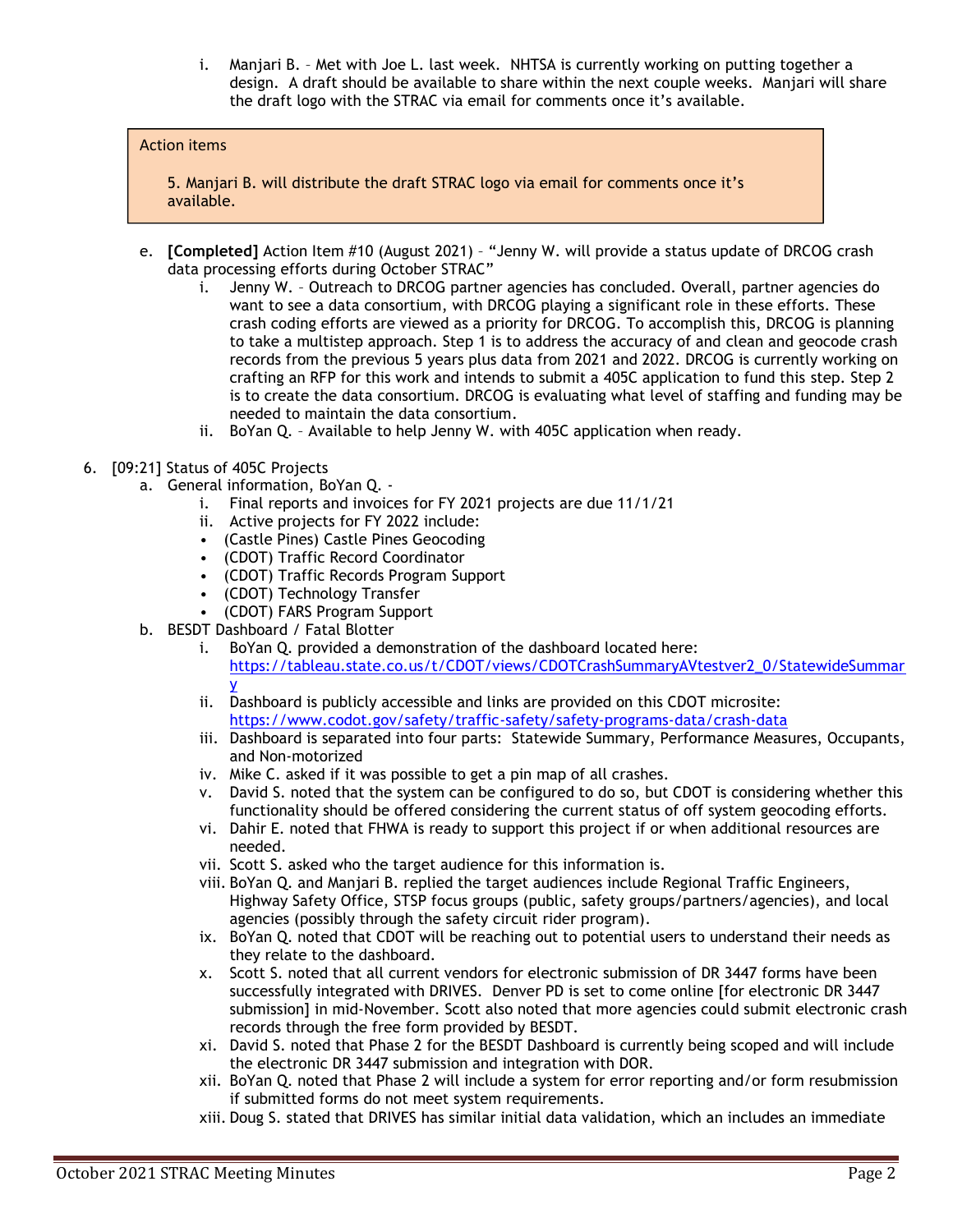error code sent back to the user. If needed, a secondary validation is then given to the crash unit, who can either directly fix the error or send the submission back to the user for correction.

xiv. Doug S. stated that he will work with BoYan Q. to incorporate compatible error reporting in BESDT DR 3447 form submissions via the DRIVES Development Portal.

## Action items

11. Doug S. will work with BoYan Q. to collaborate on error reporting system efforts and BESDT Phase 2 data integration.

- c. E-Citation
	- i. Richard S. noted that there have been initial discussions with Molly S. and Chris. Currently moving forward with identifying project requirements. Project is not yet at the point of requesting 405C funding.
	- ii. Scott S. noted that clear language on requirements is needed for any new manuals or guidance documents related to e-citations. This is a lesson learned from inquiries related to the DR 3447 Officer's Manual.

## 7. [10:00] NHTSA/FHWA Updates

- a. Mike C. mentioned that FARS 2020 public data release is delayed due to impacts from COVID-19. NHTSA will provide states with an advanced internal copy of data in early to mid-November, but a public release won't be until sometime in 2022.
- b. Mike C. mentioned that a draft work plan for the collaborative workshops between Nevada and Colorado TRCCs is expected this week.
- c. Mike C. shared the following recent publications from NHTSA:
	- i. Early Estimate of Motor Vehicle Traffic Fatalities for the First Quarter of 2021 <https://crashstats.nhtsa.dot.gov/Api/Public/ViewPublication/813149>
	- ii. Update to Special Reports on Traffic Safety During the COVID-19 Public Health Emergency: Fourth Quarter Data [https://www.nhtsa.gov/sites/nhtsa.gov/files/2021-](https://www.nhtsa.gov/sites/nhtsa.gov/files/2021-06/Update_Traffic%20Safety%20During%20COVID-19_4thQtr-060121-web.pdf) [06/Update\\_Traffic%20Safety%20During%20COVID-19\\_4thQtr-060121-web.pdf](https://www.nhtsa.gov/sites/nhtsa.gov/files/2021-06/Update_Traffic%20Safety%20During%20COVID-19_4thQtr-060121-web.pdf)
- d. Dahir E. stated that FHWA just completed a nationwide comprehensive 6-year fatal and serious injury data analysis on modes. This analysis identifies areas of safety improvement and offers opportunities to "focus states" regarding various efforts. Colorado was identified in this analysis as a focus state for intersection safety. FHWA will share a summary memo and presentation with the STRAC regarding this analysis.

#### Action items

12. Dahir E. will present results of FHWA's nationwide 6-year fatal and serious injury data analysis during December bimonthly STRAC meeting

- 8. [10:12] Nevada TRCC Meeting Debrief
	- a. David A., Scott S., BoYan Q., and David S. sat in on a recent Nevada TRCC meeting.
	- b. BoYan Q. was impressed with Nevada's successful statewide crash geolocating efforts, which included officers collecting coordinates in the field.
	- c. Scott S. liked how Nevada connects with local agencies to get 405C projects initiated.
	- d. Scott S. asked if STRAC members could listen to other states TRCC meetings. Scott S. also asked if Nevada would like to listen in on a Colorado STRAC meeting.
	- e. Mike C. responded that Nevada was appreciative of the feedback from Colorado. Mike C. will look into what other states Colorado could be connected with. Mike C. will also pursue further collaborative efforts between Colorado and Nevada TRCCs.
- 9. [10:23] TRC Update
	- a. STRAC Strategic Plan Update
		- i. Mike C. mentioned that a formal Go Team application is not required for assistance with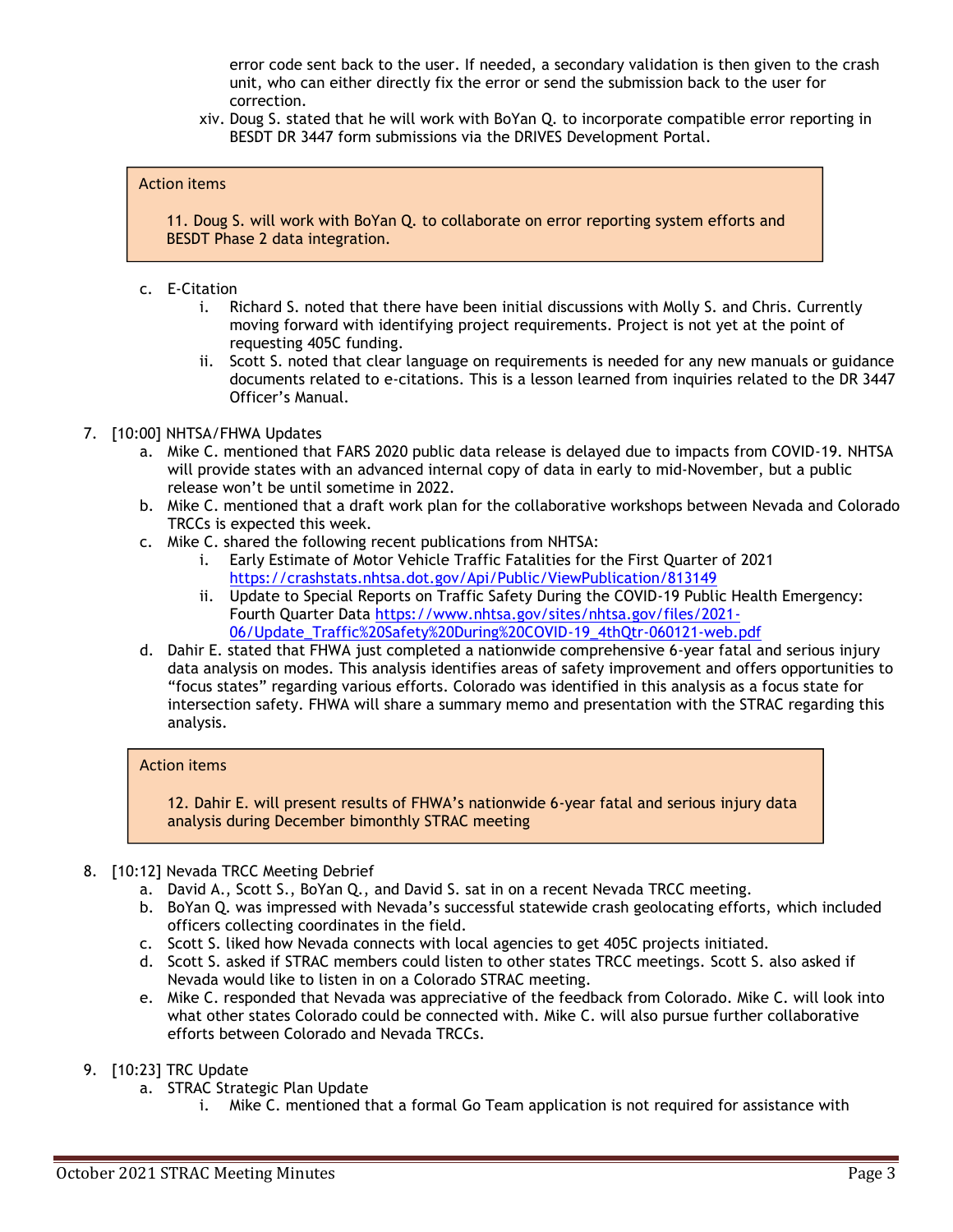strategic planning workshops.

- ii. Elizabeth S. mentioned that the TRC will find and invite additional stakeholders outside of the STRAC members to participate in strategic planning efforts.
- iii. Glenn D. suggested that the Highway Safety Office should be involved with strategic planning efforts.
- b. MOU Update
	- i. Josh S. reminded the STRAC that the current MOU was expiring, and recent signatures were required to extend the current MOU.
	- ii. Josh S. noted that the next steps will be to revisit language in the MOU and understand what is currently appropriate or needs to be updated.
- c. Traffic Records Data Map
	- i. Josh S. mentioned that the TRC is looking to establish relationships between data and the logistics to identify and potentially eliminate any barriers.
	- ii. Josh S. mentioned that the Traffic Records Assessment recommended several data inventories. A traffic records data map will be the first step towards accomplishing these recommendations.
	- iii. Josh S. mentioned that the TRC will be reaching out to STRAC members to participate in building this traffic records data map.
	- iv. A workshop will be held during the December STRAC bimonthly meeting to further hone the traffic records data map.
	- v. Dahir E. asked if the STRAC is tracking the recommendations from the traffic records assessment.
	- vi. Josh S. responded that the TRC is tracking all recommendations from the traffic records assessment and can provide a report out as part of the STRAC bimonthly meeting packet.
- d. Future 405C Project Opportunities
	- i. The TRC is pursuing the following opportunities:
	- *Training*
		- This may include training on geolocating crashes, filling out a DR 3447, attending the 2022 traffic records forum, and training on future e-citation platforms including a train the trainer session
		- **Glenn D. stated that monthly meetings with ATSIP regarding the August 2022 Traffic Records** Forum in Denver have been occurring. No assistance is needed at this time.
	- *Traffic Incident Management*
	- This may include identifying ways to utilize emergency communication center CAD data to support traffic records. The Colorado Standing Committee on First Responder Safety (CSCFRS) could also collaborate with data related to struck-by and secondary crashes. DOR is making a presentation to CSCFRS at their December meeting regarding the DR 3447 form.
	- *University Partnerships*
		- **•** TRC is working to build university partnerships
	- Barbara G. and Amy B. mentioned that they have worked or are currently working with Whitney LeBeouf from DU on various data projects.
	- Mike C. mentioned Nevada partners with UNLV and UNR.
	- Elizabeth S. will connect with Barbara G. regarding university contacts.

#### Action items

- 13. Elizabeth S. will connect with Barbara G. regarding DU contacts.
	- *Injury surveillance and data matching*
	- Barbara G. stated that the current project from CDPHE utilized CDC funds. The project will ultimately contain 4 data briefs. During their efforts, approximately 1/3 of the of the data matched. This project was considered exploratory.
	- Barbara G. also stated that CDPHE is working on an overdose data analysis project. They have secured a third party (Compass) to act as an honest broker to facilitate data privacy and security within the work.
	- *BESDT Data Integration Phase 2*
		- BoYan Q. mentioned that CDOT is currently working on scoping Phase 2 which will include electronic submission of DR 3447 and fatal blotter directly to DOR as well as cleaning up fatal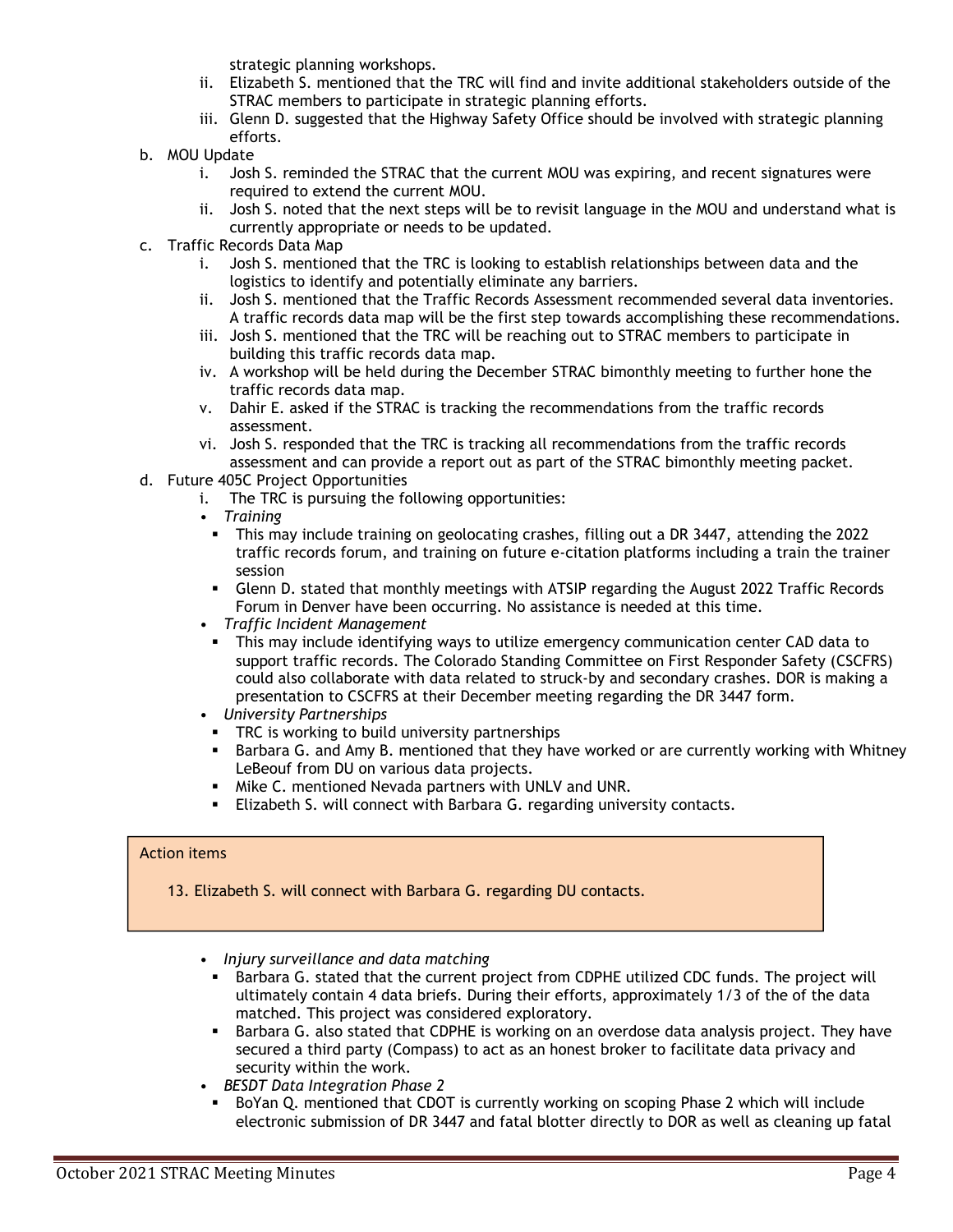crash total mismatches.

- BoYan will connect with Doug S. regarding BESDT Phase 2 data integration with DOR (see Action Item #1)
- *E-Citation*
- **•** TRC will continue to support E-Citation efforts and will convene a STRAC subcommittee as necessary.

# 10. [11:08] Roundtable

- a. Dahir E. recommended that the STRAC should invite CDOT's safety circuit rider(s) as well as LTAP to participate in STRAC meetings.
- b. Dahir E. shared that the STSP committee has continued to stress the importance of the STRAC. Executive directors should be on board with providing more resources to the STRAC to continue important work.
- c. Amy B. shared that the GW Governance Advisory Board is getting stood up. Still need a response from 6 agencies. Looking to launch in early November.
- d. Scott S. shared that the executive director memo will be sent to STRAC members within 2 weeks of each bimonthly STRAC meeting. Scott S. asked STRAC members to forward along executive director memos to appropriate executives in each agency.
- e. Richard S. asked how a recording of this STRAC meeting can be obtained.
- f. BoYan Q. responded that the recording will be saved in the STRAC email account. BoYan Q. will share a link to the recording.

## Action items

14. BoYan Q. will share a link to this meeting's recording with the STRAC.

## 11. [11:15] Adjourn

*a. Motion to adjourn by David S., seconded by Webster H., motion passed unanimously.*